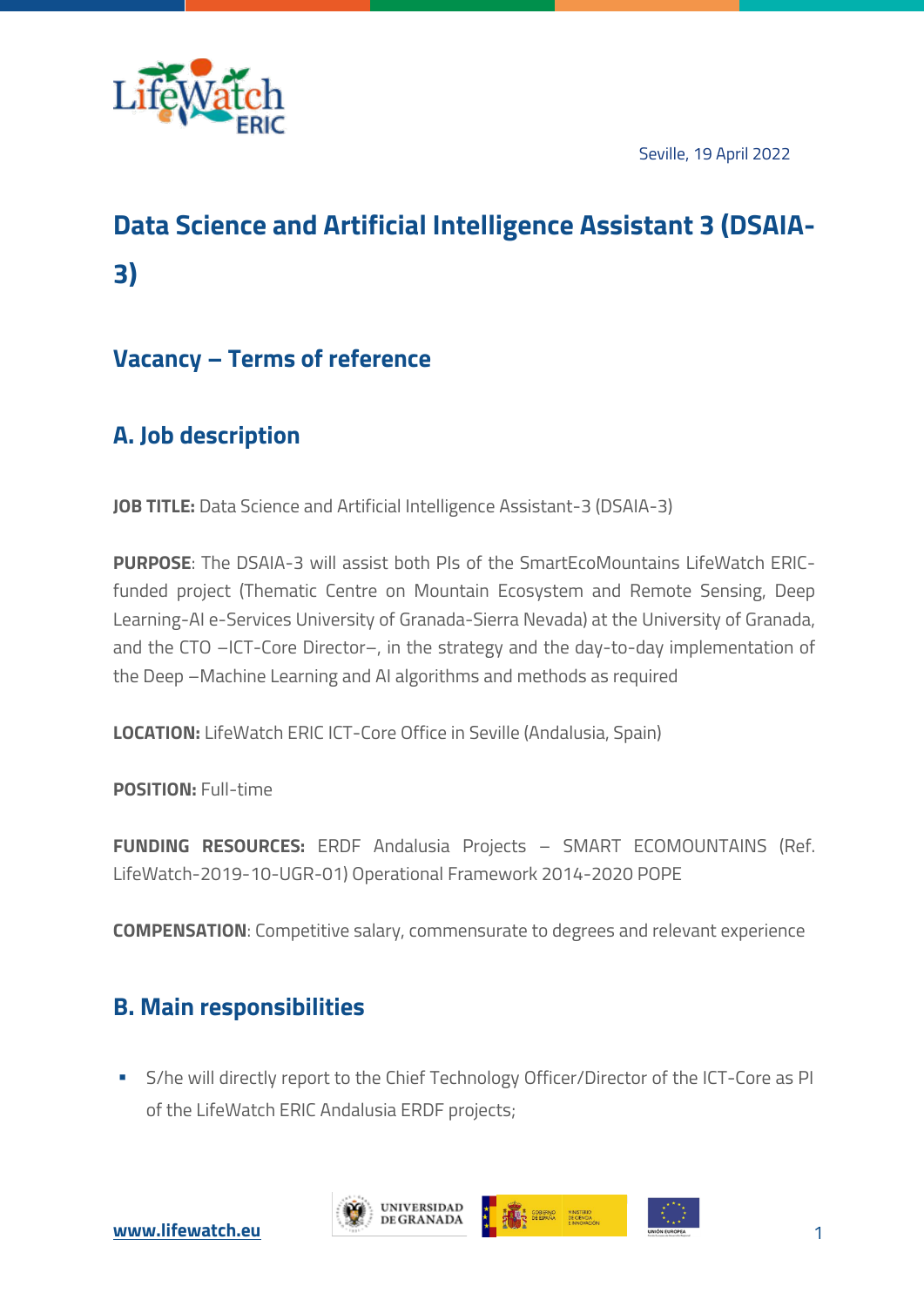

- § S/he will hold a position which requires multi-, inter- and trans-disciplinary ICT skills accrediting proven research experience on artificial intelligence and deep learning techniques;
- § S/he will provide support in the coordination of related activities in the ICT-Core Office, in particular, those related to apply artificial intelligence algorithms to remote sensing problems: Downloading, pre-processing and post-processing of RGB and multispectral time series of very high-resolution satellite images. In particular, annotating these data to map different types of high mountain shrubs. Developing deep learning models to map and detect the change in time series of aerial and satellite orthoimages of high mountain shrubs.

## **C. The ideal candidate should meet the following requirements:**

- 1. An MSc degree in Computer Science Engineering;
- 2. Be a PhD holder or carrying out such a degree in computer science within the field of AI;
- 3. Minimum of three-year experience in similar position;
- 4. Accredited experience in deep learning application for imagery classification justified with journal publications, conference communications and book chapters in the field;

5. Proven experience in Google Earth Engine and its Python API for remote sensing images processing and analysis;

6. Accredited experience on high quality remote sensing imagery datasets creation for artificial intelligence usage;

7. Accredited experience in state-of-the-art analysis and comprehensive surveys elaboration in regard with an AI application field;

8. Accredited experience as software development engineer;

9. Accredited experience in high performance computing field;

10. Accredited professional experience working for private/public bodies and companies, relevant to scientific/technological/innovation activities related to AI research and innovation;

11. Experience in data pre- and post-processing techniques for high-quality deep learning models;

12. Good presentation and reporting skills, fluency in written and spoken English;